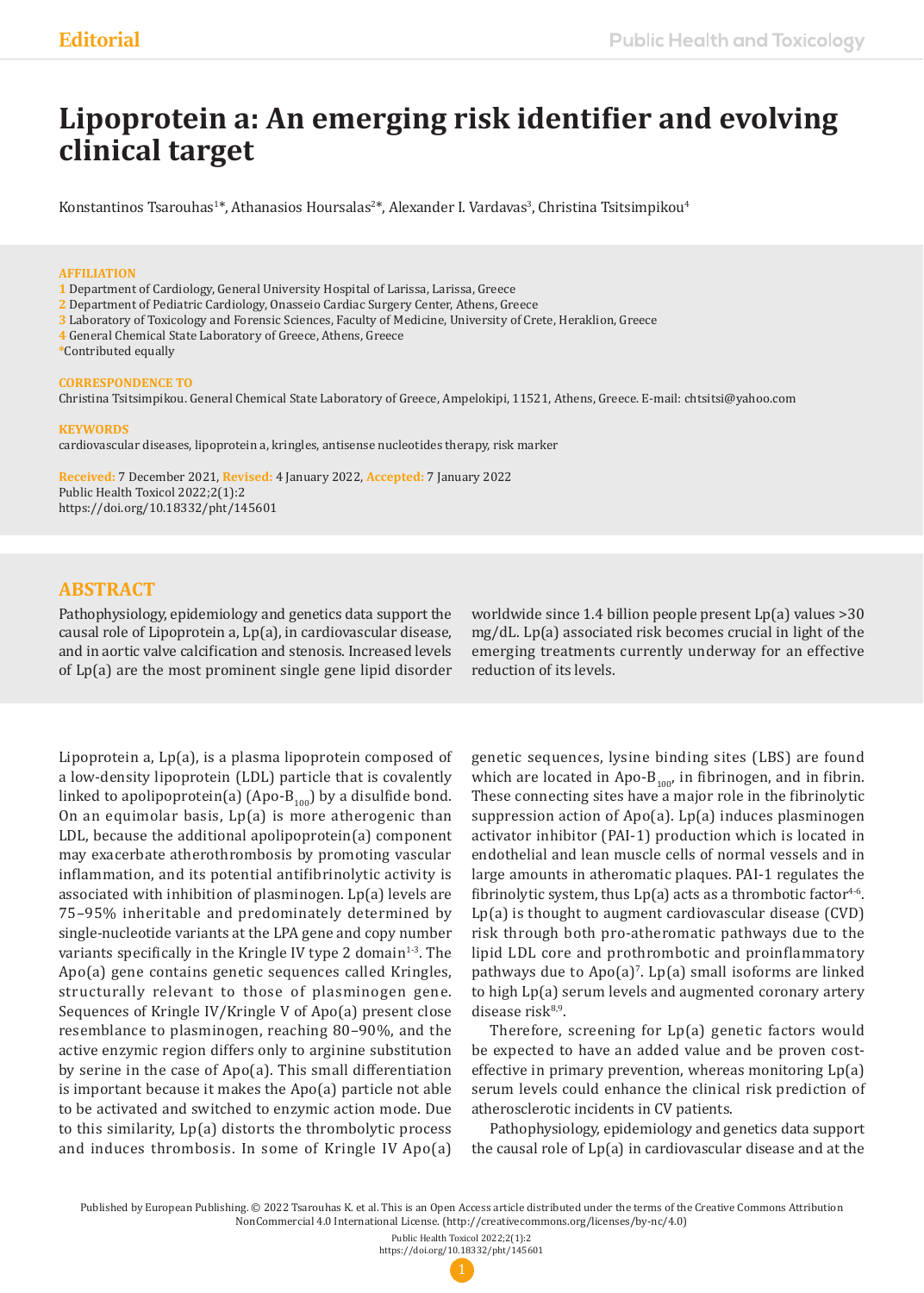same time in aortic valve calcification and stenosis. Lp(a) increased levels are the most prominent single gene lipid disorder worldwide, since 1.4 billion people present Lp(a) values >30 mg/dL. Lp(a) associated risk becomes crucial in light of the emerging treatments currently underway for an effective reduction of its levels.

Current guidelines ask for at least one measurement of Lp(a) levels in adults, and at  $Lp(a)$  levels >180 mg/dL, the lifetime cardiovascular risk equals that of heterozygous familial hypercholesterolemia. It has been found that a significant reduction of Lp(a) levels is needed to drastically reduce CVD risk and that 100 mg/dL Lp(a) level reduction is comparable to 40 mg/dL LDL reduction<sup>10</sup>. Older hypolipidemic drugs, with the exception of niacin, were not able to achieve such reduction levels. Lomitapide and mipomersen achieved Lp(a) levels reduction of 17% and 25%, respectively; PCSK9 inhibitors therapy led to 30% reduction, and an almost 70% reduction was achieved by Lp(a) lipoprotein apheresis sessions $11,12$ .

Newer antisense nucleotides therapy such as pelacarsen depending on the drug doses used, has led to dramatic Lp(a) levels reductions, namely 72% at the dose of 60 mg per month and 80% at the dose of 20 mg per week, making it possible to achieve the target of  $Lp(a) < 50$  mg/d $L^{13 \cdot 15}$ .

In the SPS2-THRIVE study, cardiovascular risk reduction was found when Lp(a) levels were reduced by 50–60 mg/ dL, while in the ODYSSEY clinical trial, Lp(a) reduction by 41 mg/dL produced a 22% reduction of CVD events. It is important to note that when Lp(a) levels are significantly high, the drastic reduction of LDL levels is mandatory for CVD risk reduction, while an additive positive effect is achieved with the parallel reduction of both high LDL and Lp(a) levels $16$ .

Keeping in mind the relevant data on the role of Lp(a) both as a risk marker and as a target in both primary and secondary prevention, and the central role of Apo- $B_{100}$ containing lipoproteins in initiation and progression of atherosclerosis, Lp(a) serum levels measurement in all adults becomes highly recommended, especially for coronary artery disease patients and their first-degree blood relatives.

It is evident that high Lp(a) levels actually signify high cholesterol levels. As a rule-of-thumb, if Lp(a) levels are divided by 3, the contained cholesterol levels are estimated. In the case of Lp(a) in the range of 210 mg/dL, the contained cholesterol is roughly 70 mg/dL, thus the risk linked to cholesterol deposition in the coronary vessels and aortic valve increases. Lp(a) levels above the >90th percentile, i.e. 77 mg/dL, double the risk for a CVD event, while levels >100 mg/dL double the risk of a second event in CVD patients<sup>17,18</sup>.

In the current literature, there are abundant data indicating that Lp(a) is an independent CVD risk factor. The discovery and clinical evaluation of newer and effective pharmaceutical agents potent for a significant Lp(a) level reduction, have stimulated renewed interest for studies to assess the relevant clinical value of this reduction, working hand-in-hand with the effective control of all the classical predisposing factors for acute coronary syndromes.

# **REFERENCES**

- 1. Tsimikas S, Hall JL. Lipoprotein(a) as a potential causal genetic risk factor of cardiovascular disease: a rationale for increased efforts to understand its pathophysiology and develop targeted therapies. J Am Coll Cardiol. 2012;60(8):716-721. doi:10.1016/j.jacc.2012.04.038
- 2. Schmitz G, Orso E. Lipoprotein(a) hyperlipidemia as cardiovascular risk factor: pathophysiological aspects. Clin Res Cardiol Suppl. 2015;10)S1):21-25. doi:10.1007/s11789-015-0074-0
- 3. Trinder M, Uddin MM, Finneran P, Aragam KG, Natarajan P. Clinical Utility of Lipoprotein(a) and LPA Genetic Risk Score in Risk Prediction of Incident Atherosclerotic Cardiovascular Disease. JAMA Cardiol. 2020;6(3):287. doi:10.1001/jamacardio.2020.5398
- 4. Hancock MA, Boffa MB, Marcovina SM, Nesheim ME, Koschinsky ML. Inhibition of plasminogen activation by lipoprotein(a): critical domains in apolipoprotein(a) and mechanism of inhibition on fibrin and degraded fibrin surfaces. J Biol Chem. 2003;278(26):23260-23269. doi:10.1074/jbc.M302780200
- 5. Ichikawa T, Unoki H, Sun H, et al. Lipoprotein(a) promotes smooth muscle cell proliferation and dedifferentiation in atherosclerotic lesions of human apo(a) transgenic rabbits. Am J Pathol. 2002;160(1):227-236. doi:10.1016/S0002-9440(10)64366-0
- 6. Maranhao RC, Carvalho PO, Strunz CC, Pileggi F. Lipoprotein (a): structure, pathophysiology and clinical implications. Arq Bras Cardiol. 2014;103(1):76-84. doi:10.5935/abc.20140101
- 7. Tsimikas S. A Test in Context: Lipoprotein(a): Diagnosis, Prognosis, Controversies, and Emerging Therapies. J Am Coll Cardiol. 2017;69(6):692-711. doi:10.1016/j.jacc.2016.11.042
- 8. Fernandez-Prado R, Perez-Gomez MV, Ortiz A. Pelacarsen for lowering lipoprotein(a): implications for patients with chronic kidney disease. Clin Kidney J. 2020;13(5):753-757. doi:10.1093/ckj/sfaa001
- 9. Sandholzer C, Saha N, Kark JD, et al. Apo(a) isoforms predict risk for coronary heart disease. A study in six populations. Arterioscler Thromb. 1992;12(10):1214-1226. doi:10.1161/01.atv.12.10.1214
- 10.Burgess S, Ference BA, Staley JR, et al. Association of LPA Variants With Risk of Coronary Disease and the Implications for Lipoprotein(a)-Lowering Therapies: A Mendelian Randomization Analysis. JAMA Cardiol. 2018;3(7):619-627. doi:10.1001/jamacardio.2018.1470
- 11.Scipione CA, Koschinsky ML, Boffa MB. Lipoprotein(a) in clinical practice: New perspectives from basic and translational science. Crit Rev Clin Lab Sci. 2018;55(1):33- 54. doi:10.1080/10408363.2017.1415866
- 12.Waldmann E, Parhofer KG. Lipoprotein apheresis to treat elevated lipoprotein (a). J Lipid Res. 2016;57(10):1751-1757. doi:10.1194/jlr.R056549